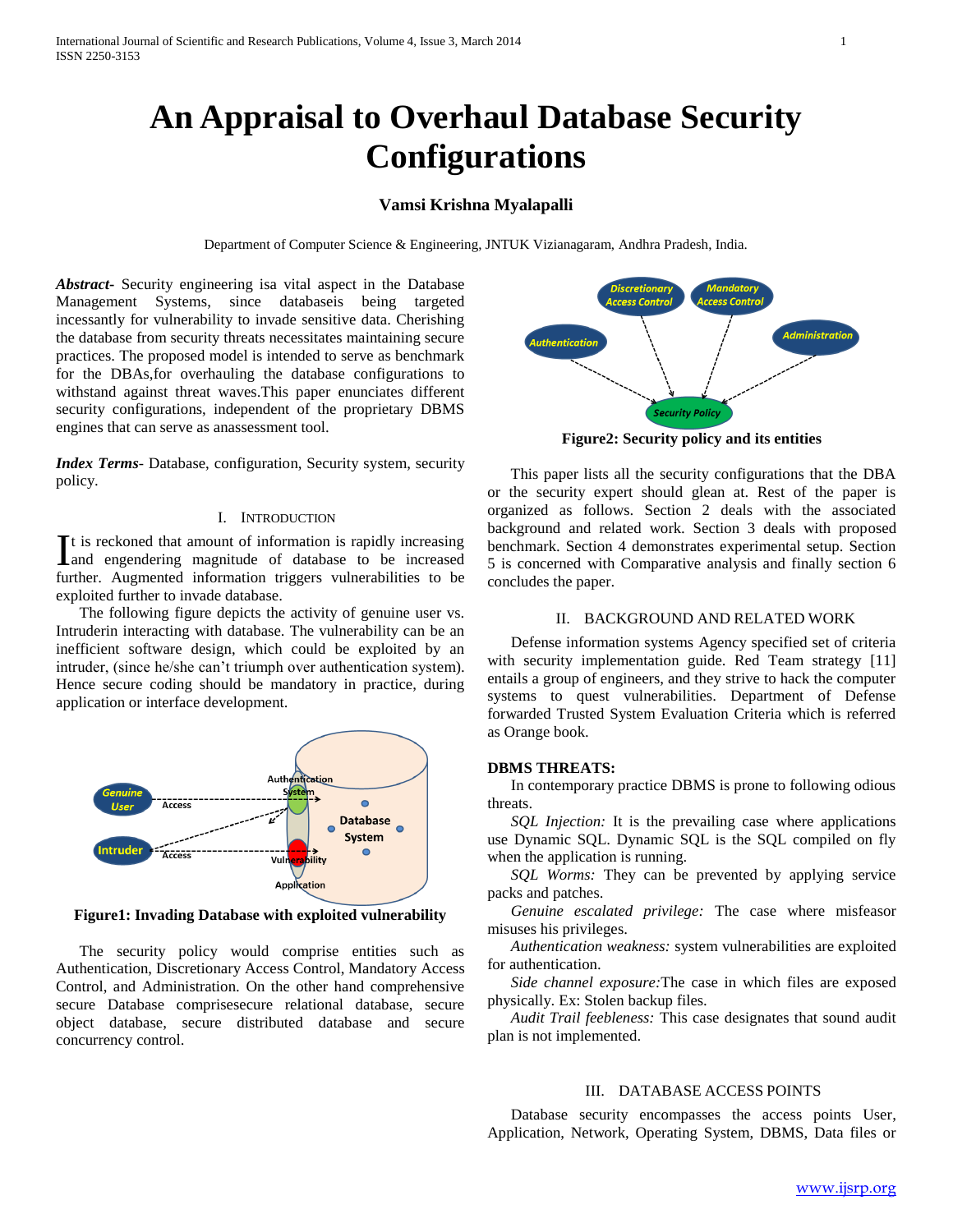Data. The security risk increases as the hierarchy drives up. Correspondingly the number of access points to database reduces as the hierarchy drives down.The gap between each layer indicates missing security and thus engendering vulnerability. This is depicted in following portrait.



**Figure3: Access points of Database security**

### IV. PROPOSED SYSTEM

 The proposed benchmark is ramified into following categories Technological, managerial, Cultural practices each possessing their own criticality at different circumstances.

 **3.1. Technological:** The technological facet deals with selecting, installing, configuring and monitoring DBM Sengine engendering effective access, security and data storage. In abroad manner Technological aspect is scattered into Environment, Installation setup, System level configuration, and Application level configuration and usage.

### **Environment:**

- 1. Thwarting direct DBMS login onto user account
- 2. Granting only required resources for the user.
- 3. Deploying particular user to run daemons of DBMS.
- 4. Obliterating all unauthorized network protocols.
- 5. Making sure that unauthorized people can't physical access DBMS machine.
- 6. Implementing firewalls for network border and on machine.
- 7. Preventing machines that run critical network procedures such as authentication, naming etc.
- 8. Dedicating a separate machine for the Database.

## **Installation Setup:**

- 9. Assign password to listener & lockdown access to it, according to database security policy.
- 10. Configure execute or read permissions only to genuine users.
- 11. Proper configuration of file owners.
- 12. Dedicating separate network sections for development and production servers.
- 13. Production server shouldn't be accessed by any of the developer.
- 14. Development and production servers should split physically.
- 15. Default SSL certificate usage must be deterred.
- 16. Mutating TCP and UDP ports.
- 17. Nomenclature for remote identification should be different.
- 18. Obliterate example databases.
- 19. Isolating OS files from DBMS software.
- 20. Data partitions can be read/write only by DBMS user.
- 21. Making partition for Database data.
- 22. Log partitions can be read or write only by DBA.
- 23. Log information is written onto a separate partition.
- 24. Change or remove default user names and passwords.

#### **System Level Configuration:**

- 25. Don't leak network data to allow connection attempts.
- 26. Use valid node checking to protect Database.
- 27. Generate strong cryptographic hashes of executables and other static files on host.
- 28. Self-signed certificated should not be used.
- 29. Remote authentications should be deterred.
- 30. Don't dump shared memory.
- 31. Restrict access to host as much as possible. Monitor everything that user does, if host access is granted.
- 32. Create processes and policies to ensure secure data going forward.
- 33. Limit access to executables.
- 34. Error and Trace logs should only be accessible to DBAs.
- 35. Turn off access to OS resources.
- 36. Access to OS level commands and information should be exterminated.
- 37. Unwanted access to additional functionalities and libraries should be dropped.
- 38. Don't allow network operations such as socket opening etc.
- 39. Read or write operations from DBMS on file system should be denied.
- 40. Preventing side channel leak of data from backup and configuration files.
- 41. Preventing side channel leak of data from trace files or core dump.
- 42. Preventing side channel leak of data from system variables.
- 43. Preventing side channel leak of data from configuration files.
- 44. Replicating the audit files, ensuring that they can't be lost.
- 45. Replicating the log files, ensuring that they can't be lost.
- 46. Implement proper logging system.
- 47. Access to sensitive data must be audited.
- 48. Enforcing sound encryption in storing passwords.
- 49. Passwords should be changed frequently.
- 50. Enforce password expiry after a predefined time.
- 51. Enforce locking after specified number of login failures.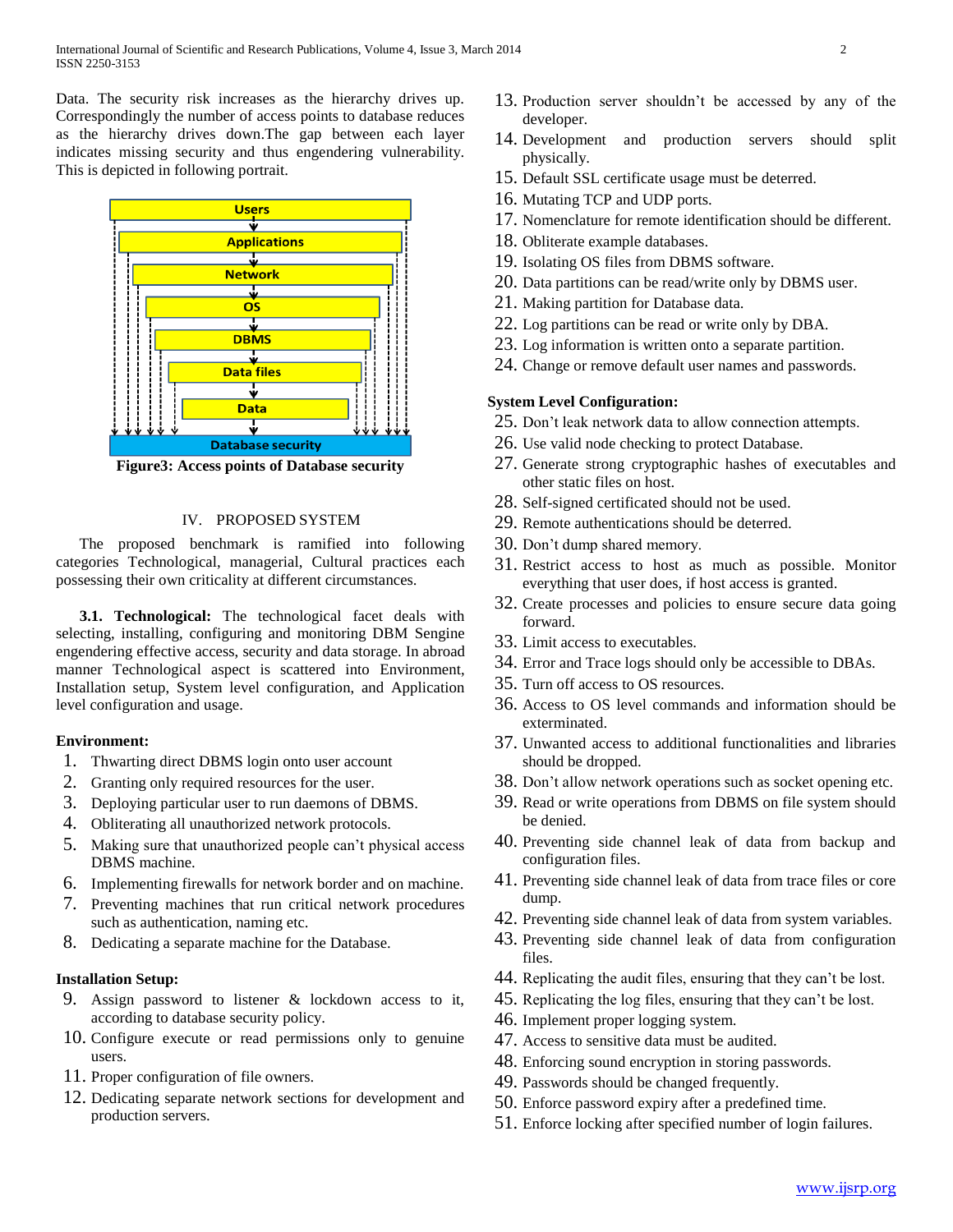- 52. Implement sound password policy.
- 53. Thwarting authentication based on host.
- 54. Making sure that remote parameters are not used for authentication.
- 55. Terminating idle connections.
- 56. Implementing sound user level authentication.
- 57. Configure access permissions to use IPs instead of host names, in order to prevent DNS spoofing.
- 58. Encouraging the use of server side certificates.
- 59. Strong encryption algorithm usage for remote communication.
- 60. Random ports shouldn't be used for connections of client.

## **Application Level Configuration and Usage:**

- 61. Remove default schemas that are not required.
- 62. Review privileges and access to key data.
- 63. Lock and expire default user accounts.
- 64. Database schema creation SQL files should not be maintained in database server.
- 65. Encrypt the columns for sensitive data at table level. (Transparent Data Encryption)[9].
- 66. Turn off XML Databases.
- 67. Implement Single Sign On (SSO). (Helps to detect real user behind connection).
- 68. Encrypt or protect the code of application.
- 69. Turn off external procedures.
- 70. Restrict access to individual records within tables.
- 71. High privileged roles must be set a password.
- 72. Default connect role should be limited in order to restrict access to external procedures and Database links.
- 73. Securing batch jobs.
- 74. Roles or groups should be granted privileges instead to users.
- 75. System properties or configurations shouldn't be changed by any user.
- 76. Right assignments should not be delegated.
- 77. Direct table access should be deterred against stored procedures.
- 78. Should not use ANY or ALL during assigning rights.
- 79. Enable database link login encryption, in order to cherish privacy credentials.
- 80. Enforce Attribute-Based Encryption forFine-Grained Access Control of Encrypted Data.
- 81. Enforce the policy of least privilege in assigning rights.
- 82. Deny user quota(s) on system area.
- 83. User rights on system tables should be removed.
- 84. Restrict default roles.
- 85. Restricting public privileges as much as possible.
- 86. Alert or block abnormal access requests, in real time.
- 87. If a procedure of a restricted package is to be given access to a user, then create aprocedure and grant access on this procedure, to access procedure from restricted package, instead of granting rights on the whole restricted package.
- 88. Deny general application users to connectdirectly to the schema that owns the objects.
- **3.2. Managerial:** The managerial aspect is concerned withadministrative functions. Efficient management leads to high quality information system.
- 89. Enforcing time to time backups.
- 90. Testing the backups.
- 91. Updating DBMS software.
- 92. Create a monitoring process at both system and database levels- this can be a policy, set of scripts, or a commercial tool.
- 93. Enable Data Dictionary protection.
- 94. Apply security patches, to reduce window of exposure.
- 95. Create Virtual Private Databases (VPD), which ensures abstraction [9].
- 96. Build your best practice auditing which discovers suspicious activity, access to sensitive data & access to auditing tool.
- 97. Review error logs regularly.
- 98. Encrypting database online and offline backups, thwarting backup data exposure or side channel exposure.
- 99. Configuration files and DBMS application should be examined for modifications.
- 100. If internal auditing is not possible (for some DBMS engines like MySQL) achieve this by creating triggers.
- 101. Periodically checking password hashes.

# **Compliance:**

- 102. Measure and track configuration compliance over time.
- 103. Enforce accessibility to archived data in real time, if necessary to comply with an audit.

**3.3. Cultural:** The Cultural aspect deals with corporate resistance to adverse situations and change.

- 104. System administrator and Database administrator should not be the same individual.
- 105. Hire hackers to try to break into our systems, so that we can overhaul the vulnerabilities.
- 106. Production data should not be copied for testing purposes or sharing it with business partners.
- 107. Enforce separation of duties at IT level.

 The following table depicts the criticality of each perspective specified above.The practice numbers which are quantified in the table are considered as very important, when compared to other secure practices.

| <b>Importance</b>   Practice # |                                                                          |
|--------------------------------|--------------------------------------------------------------------------|
| <b>Critical</b>                | 5, 6, 14, 59, 75, 100                                                    |
| Vital                          | 3, 7, 8, 23, 24, 48, 52, 83,<br>89, 91, 98, 104                          |
| <b>Suggested</b>               | 1, 10, 13, 15, 20, 22, 34, 36, 45,<br>47, 50, 51, 54, 55, 56, 58, 71, 81 |

## **Table: Criticality of each practice**